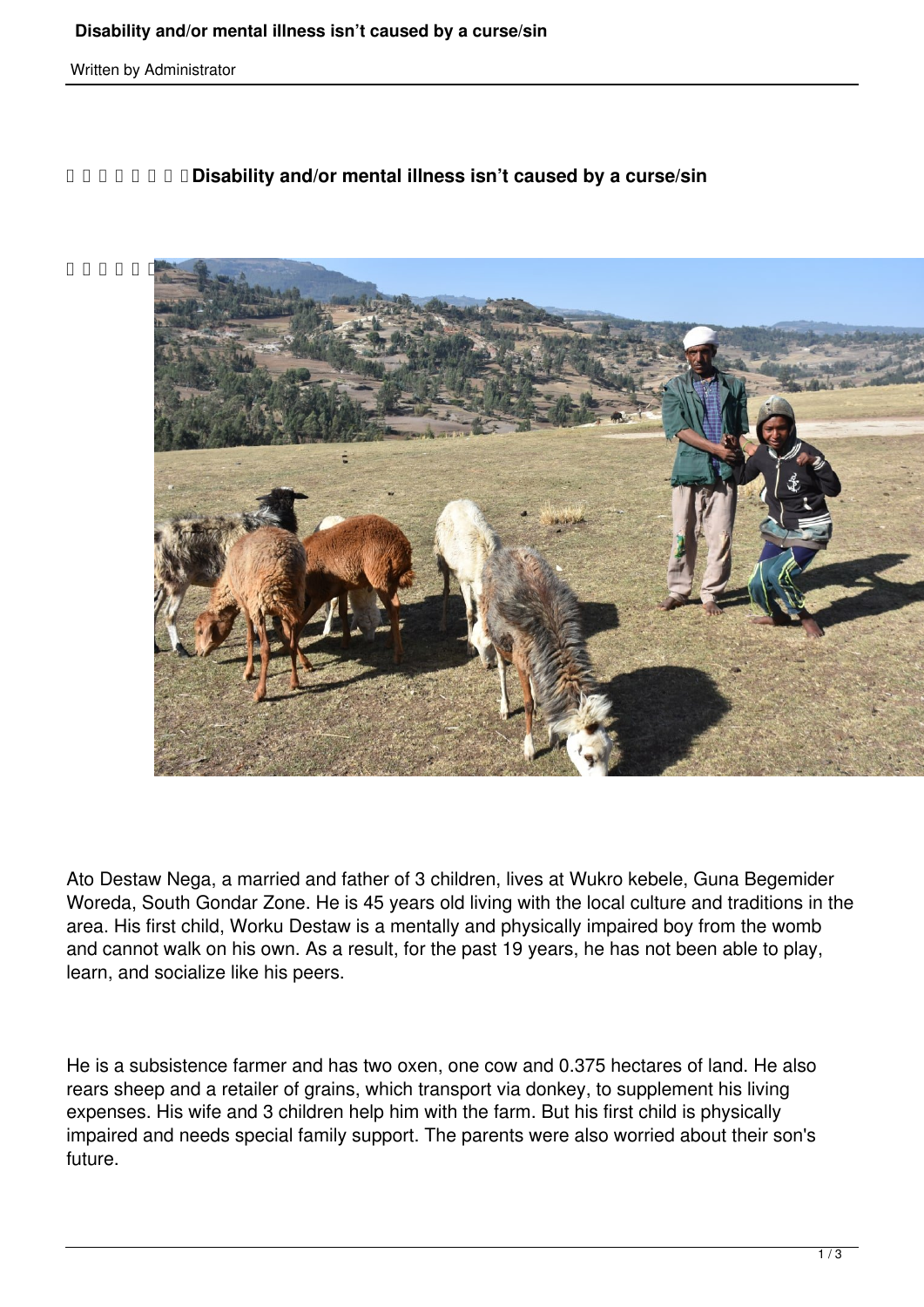Written by Administrator



The Inclusive Health, Economic and Social Development program (IHESDP) project, which is funded by Hope and Healing International, has been working to improved wellbeing of girls, boys and families, with disability and at risk of disability in trachoma epidemic communities in Amhara Region. Ato Destaw also benefits from the project as his first child, a member of his family, is physically impaired. The project has trained him in sheep rearing and to take part in value chains to improve the lives of his physically impaired child and his families. As a result, in 2020, he was donated two ewes and one rams and become beneficiary in sheep rearing.

"I have been benefiting from rearing of sheep, which I was donated by the project. Last year I sold 2 new lamps for 1,300 and 1,200 and bought agricultural inputs like soil fertilizer. This year, from the sell of 2 lambs for 2,100 and 1,350, I am going to buy one calf for my child Worku." He said. Ato Destaw now has a total of four ewes and two lambs.

Ato Destaw thanks ORDA Ethiopia, an implementer, and Hope & Healing International, for